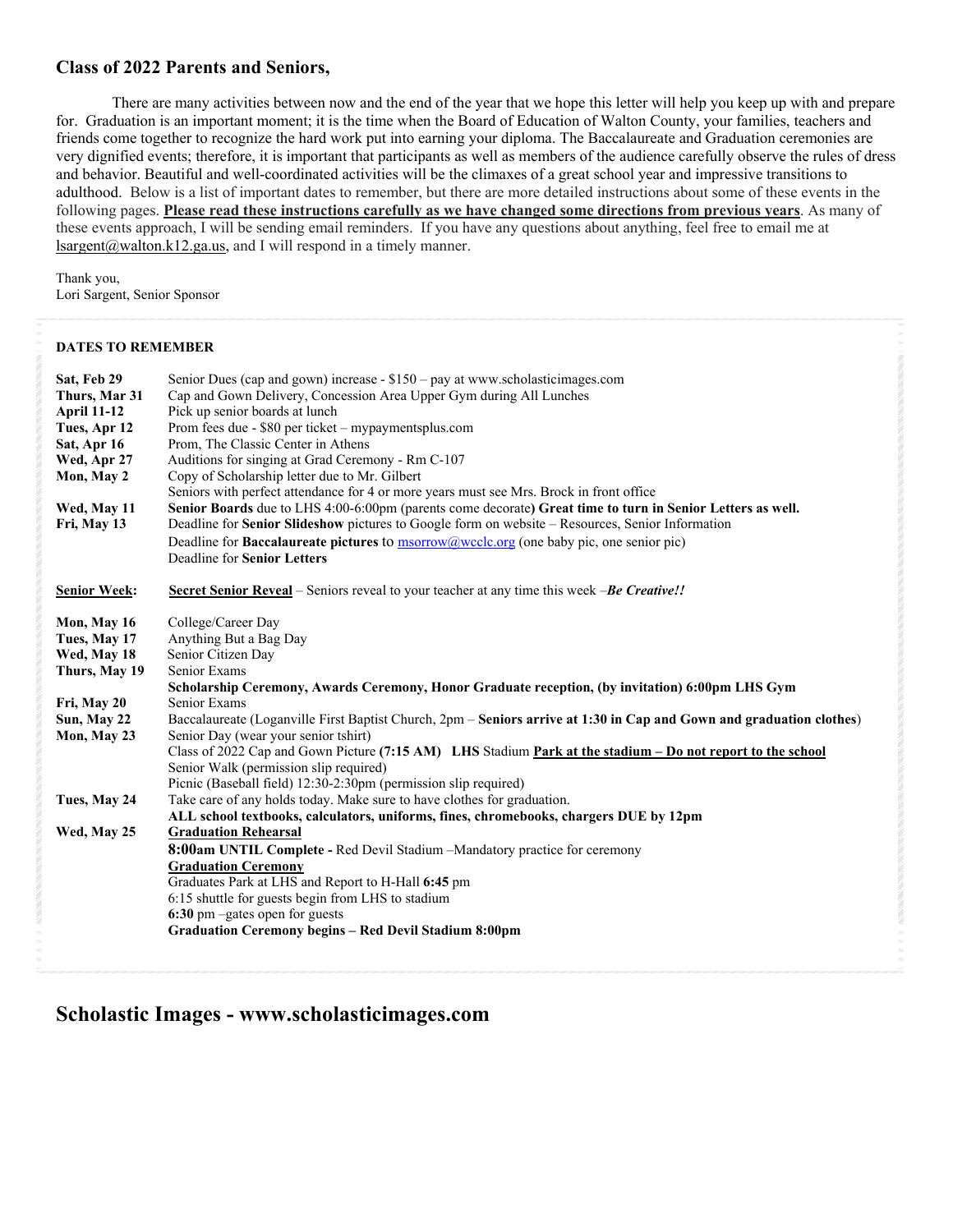## **ACTIVITIES INFORMATION:**

| <b>Senior Dues:</b>        | Senior dues are now \$150. This includes cap and gown, so when you order, you will need to put height and<br>weight so that the right size gown arrives. You can pay Scholastic Images online anytime at<br>www.scholasticimages.com (\$4.99 service fee). Price increased to \$150 March 1st.                                                                                                                                                                                                                                                                                                                              |  |
|----------------------------|-----------------------------------------------------------------------------------------------------------------------------------------------------------------------------------------------------------------------------------------------------------------------------------------------------------------------------------------------------------------------------------------------------------------------------------------------------------------------------------------------------------------------------------------------------------------------------------------------------------------------------|--|
| <b>Auditions:</b>          | Anyone interested in singing the theme song, the National Anthem or the Alma Mater must have your<br>material ready and audition before the senior sponsors. The auditions will be Wed, April $27th$ in room<br>C107, with further dates as needed. We will announce the graduation song before spring break so that you<br>can prepare.                                                                                                                                                                                                                                                                                    |  |
| <b>Senior Boards:</b>      | Each year we distribute senior boards for parents (or friends or family members) to decorate for their<br>senior. Boards are decorated with pictures and memories and anything to celebrate the senior. Parents<br>come hang the board on Wed, May 11th from 4pm-6pm in the cafeteria area. We are asking that you<br>hang the boards on COMMAND strips or hooks. We are asking that no tape be used this year, so<br>PLEASE bring your own Command hooks/strips to display the boards. Staff will be available to assist you<br>on where to place the boards. Do not use boards larger than what we distribute to seniors. |  |
| <b>Senior Letters:</b>     | We ask that family and friends write encouraging letters to the seniors, and we compile those letters in an<br>envelope to distribute to each senior the day of the picnic. Please follow these specifications when writing<br>these letters:                                                                                                                                                                                                                                                                                                                                                                               |  |
|                            | 1. Letters should not be larger than an $8\frac{1}{2}$ X 11.<br>2. Letters should contain first and last name of recipient.<br>3. Letters should not contain any money or gifts.<br>4. Letters should be dropped off in the box in the front office labeled "Senior Letters" no later than<br>Friday, May 13th.                                                                                                                                                                                                                                                                                                             |  |
| <b>Senior Week:</b>        | May 16 <sup>th</sup> -18 <sup>th</sup> , 23 <sup>rd</sup> - If you are a secret senior, reveal yourself to your teacher sometime during this week.<br>You can participate in the dress up days this week to show your school spirit and to celebrate your last full<br>week of high school. All costumes must adhere to the school dress code.                                                                                                                                                                                                                                                                              |  |
| <b>Awards Night</b>        | May 19 <sup>th</sup> is an invitation-only Senior awards night for students receiving a departmental award, honor<br>graduate regalia, and/or scholarships. Seniors are challenged to "dress the best" and demonstrate their most<br>sophisticated behavior as we honor the achievement of our classmates while welcoming parents and other<br>guests to our school. Show that the class of 2022 has PRIDE!!                                                                                                                                                                                                                |  |
| <b>Senior Slideshow:</b>   | At the senior picnic, we show a slideshow of student submitted pictures. These picture are due by May<br>13 <sup>th</sup> . Seniors can submit up to THREE group pictures via a google form. You can find the google form on<br>our website - www.loganvillehigh.org - under Resources, Senior Information.                                                                                                                                                                                                                                                                                                                 |  |
| <b>Senior Talent Show:</b> | The talent show will not be in person this year. However, if you have a talent you would like to share with<br>your class, video yourself or group performing and submit to the Senior Slideshow link.                                                                                                                                                                                                                                                                                                                                                                                                                      |  |
| <b>Senior T-shirt:</b>     | Your officers will design your senior shirt and we will start selling those after spring break. This is the shirt<br>you will wear the Monday of your picnic and the shirt that has the list of senior names on the back.                                                                                                                                                                                                                                                                                                                                                                                                   |  |
| <b>Senior Walk:</b>        | We will continue the tradition of the Senior Walk the morning of May 23rd. This is where we will travel to<br>the local schools and walk the halls in cap and gown as an example to the younger students and as a<br>celebration of your years here in Walton County. We will send home permission slips, so only those who<br>return their slip will be able to participate.                                                                                                                                                                                                                                               |  |
| <b>Cap/Gown Group Pic:</b> | Seniors must bring their cap/gown/cap/tassel to school Monday, May $23^{rd}$ , for a group picture before we<br>attend the walk. You do not have to wear your formal graduation attire; shorts, tshirt and tennis shoes<br>are fine. The group picture will be made at the LHS Red Devil Stadium at 7:15 am (BE IN STANDS AT<br>7:15am) Park at LHS Red Devil Stadium. BE ON TIME or you will not be in the picture!! You may<br>order online after graduation at cadystudios.com/events                                                                                                                                    |  |
| <b>Senior Picnic:</b>      | The senior class picnic will be held at LHS on May $23rd$ , under the supervision of class sponsors and the<br>administration. Lunch will be provided. Bring chairs, blankets, Frisbees, footballs, sunblock etc. You will<br>receive your Senior letters at the picnic.                                                                                                                                                                                                                                                                                                                                                    |  |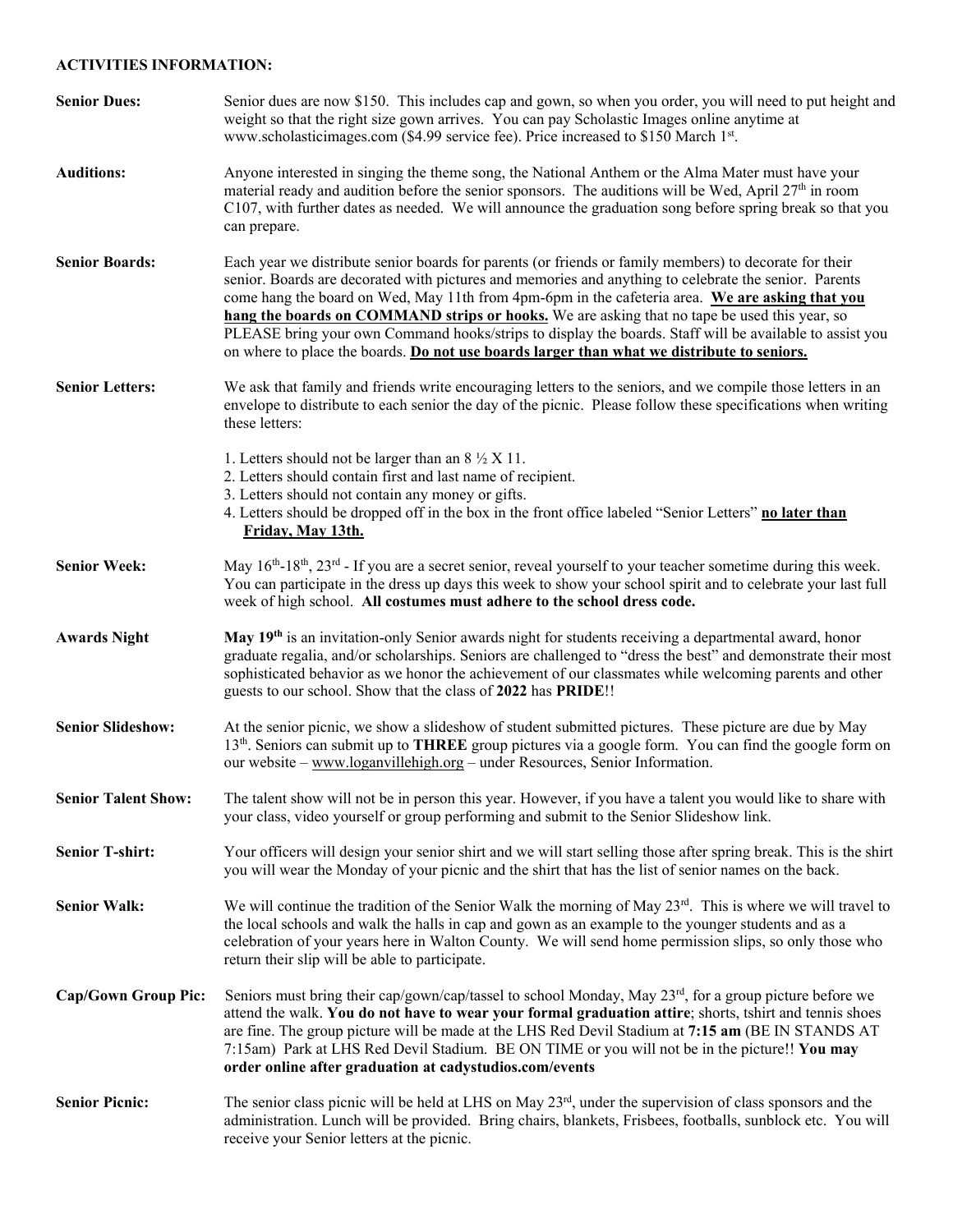| <b>Baccalaureate</b>               | Sponsored by Loganville Christian Learning Center at Loganville First Baptist Church, 2pm on May<br>22 <sup>nd</sup> - Inspirational service for Seniors in which participation is not required. Seniors attending should<br>report to Loganville First Baptist Church on Sunday, May 22 <sup>nd</sup> , dressed in appropriate attire (see "Dress<br>for Graduates") and cap and gown by 1:30pm. You can submit a baby picture and a senior picture to<br>msorrow@wcclc.org by May 13 <sup>th</sup> to be included in the slideshow at baccalaureate.                                                                                                                                                                                                                                                                                                                                                                                                                                                                                                                                                                                                                                                                                                                                                                                                                                                                                                                         |                                                                                                                                                                                                                                                                                                                                                                                                                                                                                                                                                             |  |
|------------------------------------|--------------------------------------------------------------------------------------------------------------------------------------------------------------------------------------------------------------------------------------------------------------------------------------------------------------------------------------------------------------------------------------------------------------------------------------------------------------------------------------------------------------------------------------------------------------------------------------------------------------------------------------------------------------------------------------------------------------------------------------------------------------------------------------------------------------------------------------------------------------------------------------------------------------------------------------------------------------------------------------------------------------------------------------------------------------------------------------------------------------------------------------------------------------------------------------------------------------------------------------------------------------------------------------------------------------------------------------------------------------------------------------------------------------------------------------------------------------------------------|-------------------------------------------------------------------------------------------------------------------------------------------------------------------------------------------------------------------------------------------------------------------------------------------------------------------------------------------------------------------------------------------------------------------------------------------------------------------------------------------------------------------------------------------------------------|--|
| <b>Holds/Detention:</b>            | Seniors are expected to meet all of their obligations prior to graduation. Holds must be cleared by<br>Tuesday, May 24 <sup>th</sup> , or the right to be part of the ceremony will be forfeited. It is also mandatory that<br>all disciplinary obligations be cleared or you will not be allowed to participate in the ceremony! This<br>includes books, equipment, Media fines, chromebooks, Senior dues, detention, etc.                                                                                                                                                                                                                                                                                                                                                                                                                                                                                                                                                                                                                                                                                                                                                                                                                                                                                                                                                                                                                                                    |                                                                                                                                                                                                                                                                                                                                                                                                                                                                                                                                                             |  |
| Graduation<br>Rehearsal:           | It is <b>mandatory</b> that a senior be present for the rehearsal if he or she wishes to participate in the ceremony!<br>Roll Call is at 8:00 am, and practice is not over until Dr. Bolemon dismisses the group.<br>We realize that many of you may have obligations in the afternoon, which is why it is important that you<br>follow directions the first time that they are given and BE PROMPT!                                                                                                                                                                                                                                                                                                                                                                                                                                                                                                                                                                                                                                                                                                                                                                                                                                                                                                                                                                                                                                                                           |                                                                                                                                                                                                                                                                                                                                                                                                                                                                                                                                                             |  |
| <b>Graduation Night:</b>           | It is especially important that you be on time. Seniors should report to H- Hall by 6:45 pm on<br>graduation night. Graduates who arrive after 7:00 pm will not be allowed to participate in the<br>ceremony. You should not bring any purses or other items except your gown ensemble. Please leave all<br>personal items in your vehicle or with your family. Once you have entered the building, you will not be<br>allowed to leave OR to have visitors.                                                                                                                                                                                                                                                                                                                                                                                                                                                                                                                                                                                                                                                                                                                                                                                                                                                                                                                                                                                                                   |                                                                                                                                                                                                                                                                                                                                                                                                                                                                                                                                                             |  |
| <b>Admittance to the</b><br>Event: | Attendance at the graduation ceremony is by invitation of seniors only.<br>Remind your guests that they will need to bring their TICKET for admittance to the ceremony: one per<br>person, ages three (3) and older. Each senior will receive 2 parking passes for the stadium. All other<br>guests must park at the high school and take a shuttle over. Shuttles will begin running at 6:15pm. The<br>gates will open at 6:30 pm. Encourage your guests to dress appropriately in "Sunday" attire. The gates<br>will be closed temporarily at 7:50 pm until the audience is seated following the invocation. This will allow<br>the processional as well as the invocation to go uninterrupted. The administration reserves the right to<br>refuse admittance to anyone who is dressed inappropriately, who behaves inappropriately, or who is under<br>the influence of drugs or alcohol.<br>Guests will be seated in the bleachers of the stadium on a first-come basis. The chairs located on the field<br>are reserved for the Faculty, Seniors and Sponsors who present reserved seating tickets. Each senior will<br>be given 8 tickets (can be used for home or visitor side) at the rehearsal that morning with the<br>understanding that these do not guarantee a certain seat. We do not have extra tickets to distribute. As we<br>have a large number of graduates, please begin talking to friends NOW who may share any of their tickets<br>they may not need. |                                                                                                                                                                                                                                                                                                                                                                                                                                                                                                                                                             |  |
| <b>Graduation Rain Plan:</b>       | Weather can affect our ceremony! Flexibility will be required. In the event of rain: We will try delaying the<br>ceremony with the intent to complete the program on the planned evening. If it is impossible to do so,<br>graduation will be moved to Thursday, 5/26 at 10am at the stadium. We cannot move our ceremony inside<br>due to the number of graduates.                                                                                                                                                                                                                                                                                                                                                                                                                                                                                                                                                                                                                                                                                                                                                                                                                                                                                                                                                                                                                                                                                                            |                                                                                                                                                                                                                                                                                                                                                                                                                                                                                                                                                             |  |
| <b>Dress for Graduates:</b>        | Proper attire will be worn under the robes or you will not be permitted to participate in the ceremony.                                                                                                                                                                                                                                                                                                                                                                                                                                                                                                                                                                                                                                                                                                                                                                                                                                                                                                                                                                                                                                                                                                                                                                                                                                                                                                                                                                        |                                                                                                                                                                                                                                                                                                                                                                                                                                                                                                                                                             |  |
|                                    | <b>Ladies (white gown)</b><br>White dress, or skirt, or shorts romper*<br>White dress shoes - Sandals / wedges<br>No Spike High Heels<br>No White flip-flops<br>No Vans/ Keds or tennis shoes or boots<br>*Nothing can extend past the bottom of gown<br>Jewelry should be kept simple. Necklaces will be worn inside the collar. Hair should be styled in such a                                                                                                                                                                                                                                                                                                                                                                                                                                                                                                                                                                                                                                                                                                                                                                                                                                                                                                                                                                                                                                                                                                              | Gentlemen (red gown)<br>Navy or black slacks - NO khakis, NO jeans<br>White dress shirt / Dark neck tie or red neck tie<br>No Bow Ties<br>Black loafer dress shoes & socks (dark only)<br>No boots/Vans or tennis shoes, etc<br>way that permits the graduation cap to be worn on top of the head – not tilted back on the rear of the head.<br>Graduation caps may NOT be decorated. If you have a question about something you can wear, come<br>by and see me in C107 or email me a picture and I'll let you know. Anyone out of dress code will have to |  |

**call someone to bring him or her the correct attire before he or she can enter the building.**